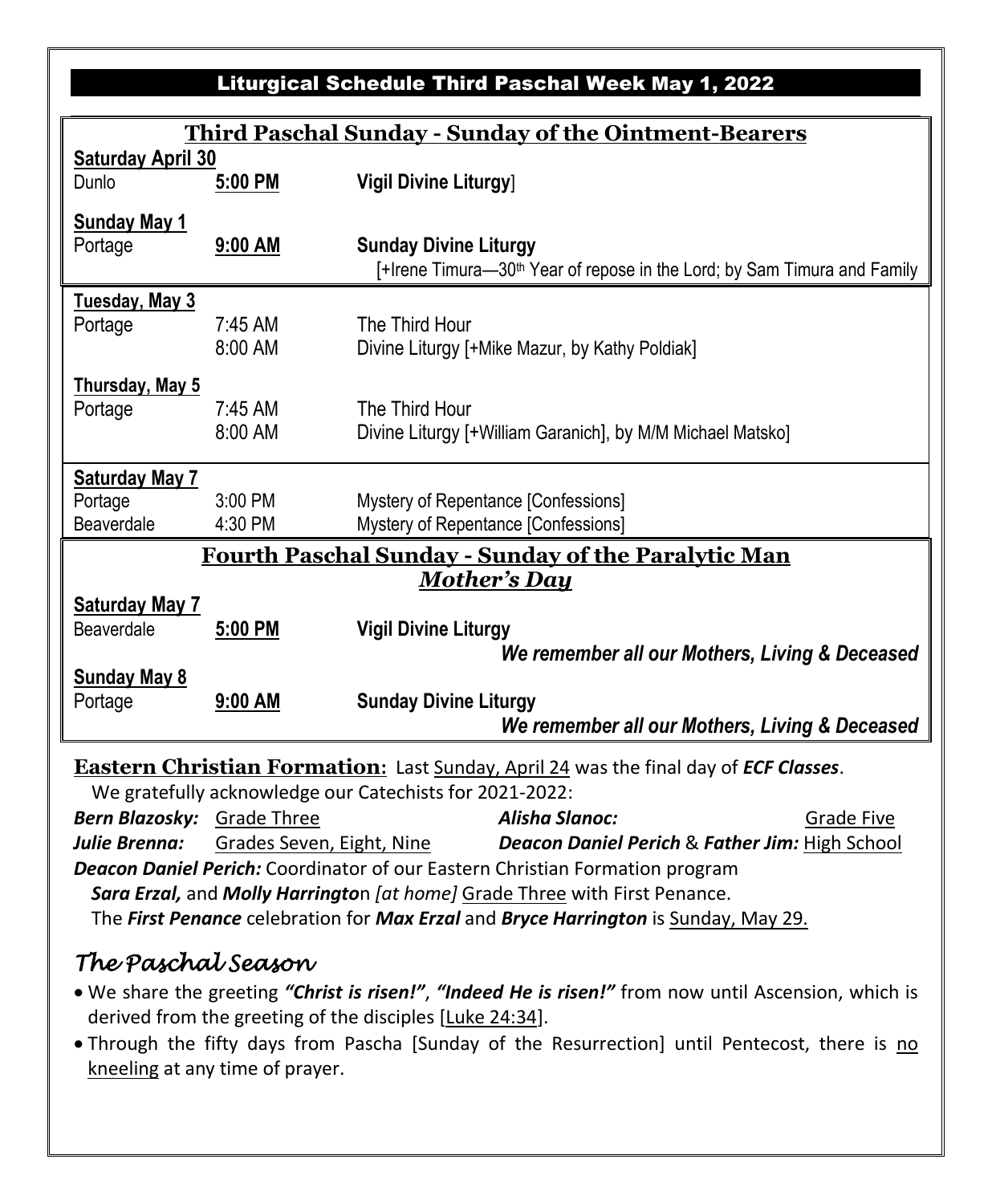**Parish Advisory Council Meeting…**for *Saints Peter and Paul, Portage,* Thursday, May 5, 7:00 pm., in the social room of the church hall.

Minutes of the February 10 2022 meeting will be in next Sunday's bulletin.

*Coffee Social***…**on Sunday, May 22 in the church hall, following the Divine Liturgy. This will be our first *Coffee Social* since Sunday, March 1, 2020. Please plan to come for this opportunity to greet fellow parishioners and to enjoy the refreshments provided.

**Annual Festival:** the next *Meeting* is scheduled for Thursday, May 19 at 7:00 pm in the social room of the church hall. Our *Annual Festival/Church Picnic*. Is on Sunday, July 10, 2022.

**Ss. Cyril and Methodius** *22nd Annual Lecture;-*in person or livestreamed, Thursday, May 12, 7:00 pm; Rev. Dr. Radu Bordeianu on: *The Church as a Family"* Register at **[www.bcs.edu](http://www.bcs.edu/)**. The lecture can be accessed on the Seminary's YouTube channel.

**Fatima Devotions**: The Franciscan Friars T.O.R., from Loretto, invite you to participate with them in celebrating the *Fatima Devotions* Friday, May 13 at 6:30 pm at the Basilica of Saint Michael the Archangel. We look forward to seeing you.

**Church Cleaning & Work Party for May:** The *Church Cleaning* is **Monday, May 2**, at 9:00 am. The *Work Party* is **Saturday, May 7** at 9:00 am.

**2023 Synod of Bishops** survey-questionnaires may be returned to the container in the narthex. Each parish is to return a summary of the responses, and the questionnaires with responses, to the Chancery. Please return the completed surveys by Sunday, May 8.

**Please Remember in Your Prayers…***Father Robert Karl*, who is in Allegheny General Hospital in Pittsburgh, after suffering a fall on Saturday, April 23 at his residence.

## **Bulletins and "Troitsja" Candle:**

| Sunday May 1:        | Candle: Lexie Slanoc | Bulletins:        | Ryan & Evan Lenz             |
|----------------------|----------------------|-------------------|------------------------------|
| Sunday May 8:        | Candle: Abby Koban   | Bulletins:        | Abby Koban & Bella Koban     |
| <b>Sunday May 15</b> | Candle: Bella Koban  | <b>Bulletins:</b> | Lexie Slanoc & Easton Slanoc |

## **Christ is risen! Indeed He is risen! Christos Voskrese! Voistinnu Voskrese! Christos Anesti! Alithos Anesti!**

**Remember in Prayer: The Health of** Father Robert Karl [Allegheny General]; Shawn Crum; Steve Paluch; *Jason Thornton*; *Charlett Thornton; Catherine McGough; Carol Slifko*; *Deacon Daniel Perich; Donna Block; Holly Pawvluk; Michael* & *Pauline Barelick;*; and all the ill, homebound. The *2023 Synod of Bishops, "For Synodal Church: Communion, Participation, Mission."* **HOMEBOUND PARISHIONERS::** *SS Peter & Paul (Portage)***:** Dorothy Billy; Louise Halovich; Joseph Mandichak; Michelle Maskal; Dorothy Majer; Stella Raptosh; Cathy Walters;. **NURSING & CARE FACILITIES: Homewood,** Martinsburg: *Charles Plishka* [Beaverdale]; **Rebekah Manor**, Portage: Helen Zaher; **Autumn View:** June Nezneski; **The Palms** [McKeesport]: Marian Simala; **John Paul II Manor,** *Cresson***:** Kathryn Mackovyak; **Cambria Care**, Ebensburg: Dorothy Resconich; **Forest Hills Personal Care**, Sidman: Kathryn Malley.